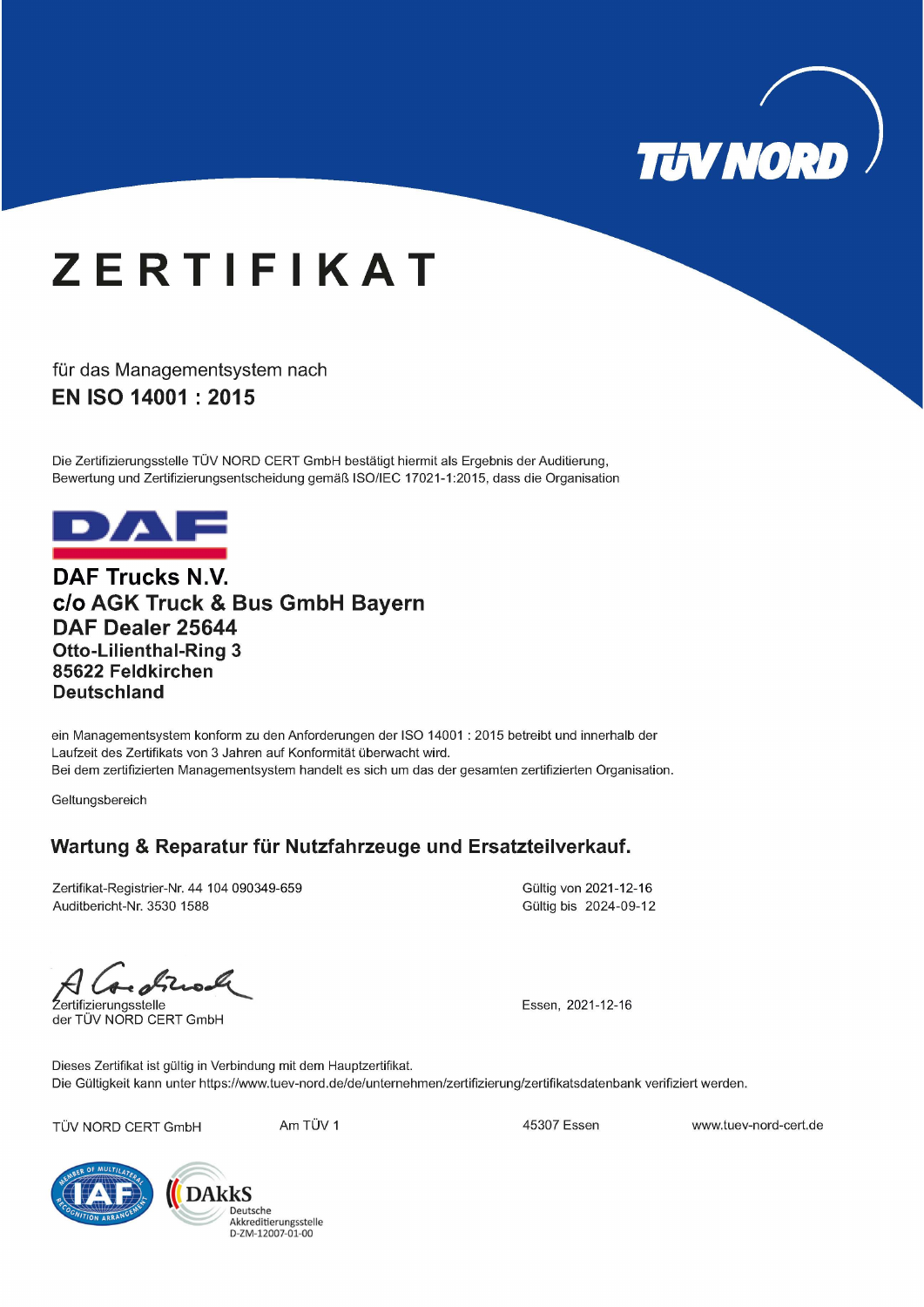

## **ZERTIFIKAT**

für das Managementsystem nach EN ISO 9001: 2015

Die Zertifizierungsstelle TÜV NORD CERT GmbH bestätigt hiermit als Ergebnis der Auditierung, Bewertung und Zertifizierungsentscheidung gemäß ISO/IEC 17021-1:2015, dass die Organisation



**DAF Trucks N.V.** c/o AGK Truck & Bus GmbH Bayern DAF Dealer 25644 **Otto-Lilienthal-Ring 3** 85622 Feldkirchen **Deutschland** 

ein Managementsystem konform zu den Anforderungen der ISO 9001 : 2015 betreibt und innerhalb der Laufzeit des Zertifikats von 3 Jahren auf Konformität überwacht wird. Bei dem zertifizierten Managementsystem handelt es sich um das der gesamten zertifizierten Organisation.

Geltungsbereich

### Wartung & Reparatur für Nutzfahrzeuge und Ersatzteilverkauf.

Zertifikat-Registrier-Nr. 44 100 090349-659 Auditbericht-Nr. 3530 1589

Gültig von 2021-12-16 Gültig bis 2024-09-12

ertifizierungsstelle

der TÜV NORD CERT GmbH

Essen, 2021-12-16

Dieses Zertifikat ist gültig in Verbindung mit dem Hauptzertifikat. Die Gültigkeit kann unter https://www.tuev-nord.de/de/unternehmen/zertifizierung/zertifikatsdatenbank verifiziert werden.

TÜV NORD CERT GmbH

Am TÜV 1

45307 Essen

www.tuev-nord-cert.de



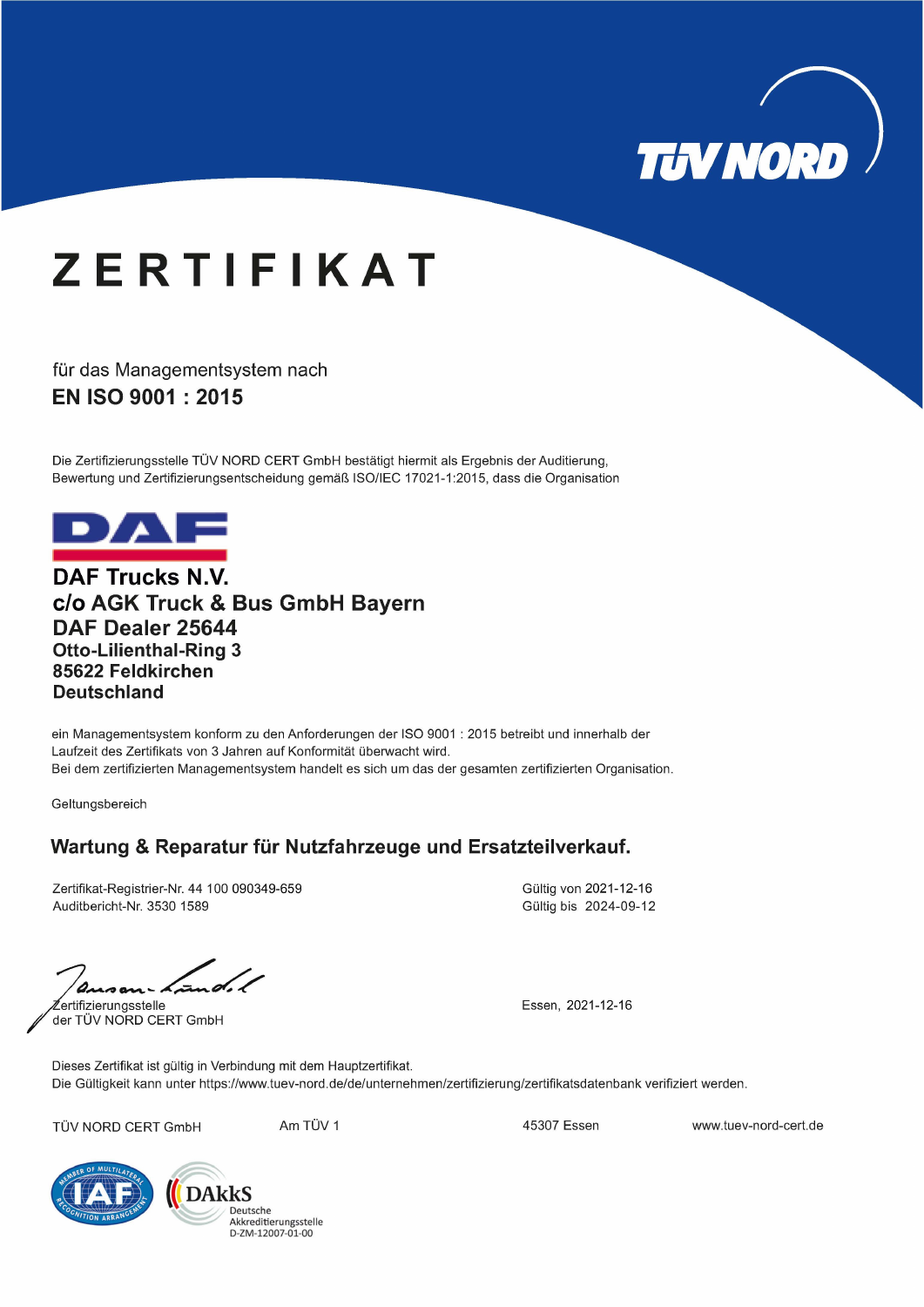

# **C E R T I F I C A T E**

**EN ISO 14001: 2015** Management system as per

The Certification Body TÜV NORD CERT GmbH hereby confirms as a result of the audit, assessment and certification decision according to ISO/IEC 17021-1:2015, that the organization



**DAF Trucks N.V. c/o AGK Truck & Bus GmbH Bayern DAF Dealer 25644 Otto-Lilienthal-Ring 3 85622 Feldkirchen Germany**

operates a management system in accordance with the requirements of ISO 14001 : 2015 and will be assessed for conformity within the 3 year term of validity of the certificate. It is the management system of the whole organization which is certified. Scope

#### **After sales services for commercial vehicles and parts sales.**

Certificate Registration No. 44 104 090349-659 Audit Report No. 3530 1588

Valid from 2021-12-16 Valid until 2024-09-12

Certification Body at TÜV NORD CERT GmbH

Essen, 2021-12-16

Validity can be verified at https://www.tuev-nord.de/de/unternehmen/zertifizierung/zertifikatsdatenbank. This certificate is valid in conjunction with the main certificate.

TÜV NORD CERT GmbH Am TÜV 1 45307 Essen www.tuev-nord-cert.com